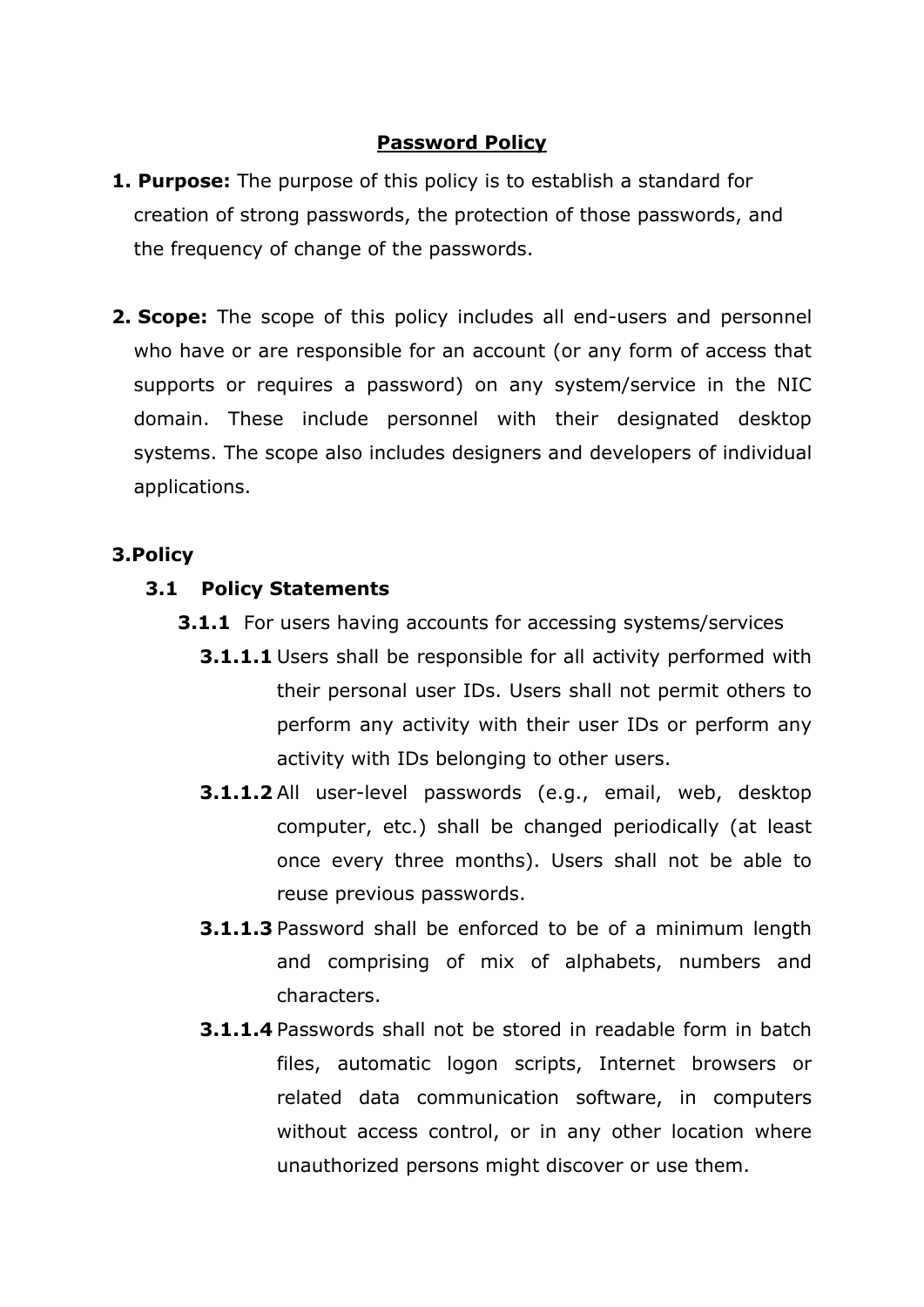- **3.1.1.5** All access codes including user ID passwords, network passwords, PINs etc. shall not be shared with anyone, including personal assistants or secretaries. These shall be treated as sensitive, confidential information.
- **3.1.1.6** All PINs (Personal Identification Numbers) shall be constructed with the same rules that apply to fixed passwords.
- **3.1.1.7** Passwords must not be communicated though email messages or other forms of electronic communication such as phone to anyone.
- **3.1.1.8** Passwords shall not be revealed on questionnaires or security forms.
- **3.1.1.9** Passwords of personal accounts should not be revealed to the controlling officer or any co-worker even while on vacation unless permitted to do so by designated authority.
- **3.1.1.10**The same password shall not be used for each of the systems/applications to which a user has been granted access e.g. a separate password to be used for a Windows account and an UNIX account should be selected.
- **3.1.1.11**The "Remember Password" feature of applications shall not be used.
- **3.1.1.12**Users shall refuse all offers by software to place a cookie on their computer such that they can automatically log on the next time that they visit a particular Internet site.
- **3.1.1.13**First time login to systems/services with administrator created passwords, should force changing of password by the user.
- **3.1.1.14**If the password is shared with support personnel for resolving problems relating to any service, it shall be changed immediately after the support session.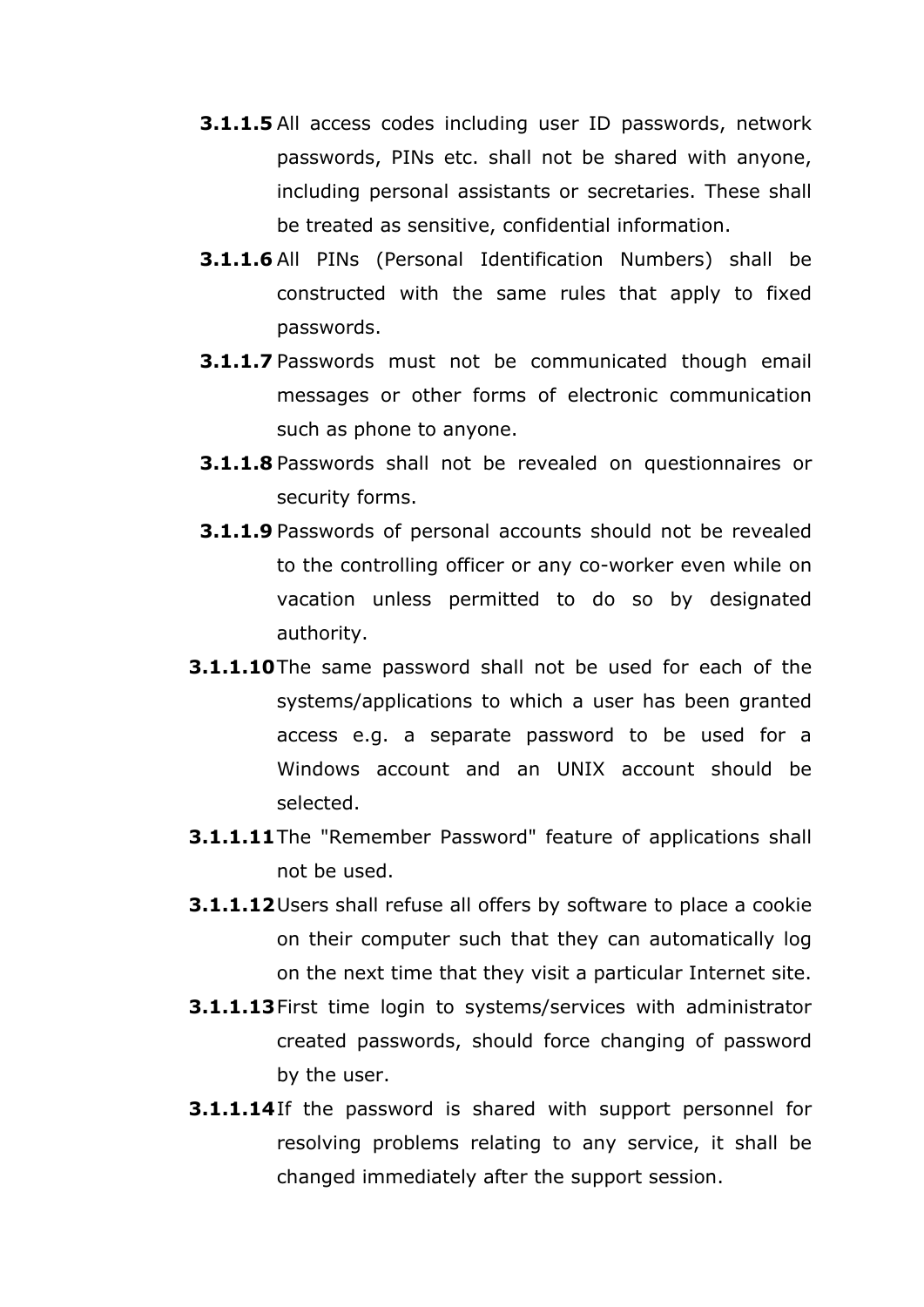- **3.1.1.15**The password shall be changed immediately if the password is suspected of being disclosed, or known to have been disclosed to an unauthorized party.
- **3.1.2** For designers/developers of applications/sites
	- **3.1.2.1** No password shall be traveling in clear text; the hashed form of the password should be used. To get around the possibility of replay of the hashed password, it shall be used along with a randomization parameter.
	- **3.1.2.2** The backend database shall store hash of the individual passwords and never passwords in readable form.
	- **3.1.2.3** Password shall be enforced to be of a minimum length and comprising of mix of alphabets, numbers and characters.
	- **3.1.2.4** Users shall be required to change their passwords periodically and not be able to reuse previous passwords.
	- **3.1.2.5** For Password Change Control, both the old and new passwords are required to be given whenever a password change is required.
- **3.2 Policy for constructing a password:** All user-level and system-level passwords must conform to the following general guidelines described below.
	- **3.2.1** The password shall contain more than eight characters.
	- **3.2.2** The password shall not be a word found in a dictionary (English or foreign).
	- **3.2.3** The password shall not be a derivative of the user ID, e.g. <username>123.
	- **3.2.4** The password shall not be a slang, dialect, jargon etc.
	- **3.2.5** The password shall not be a common usage word such as names of family, pets, friends, co-workers, fantasy characters, etc.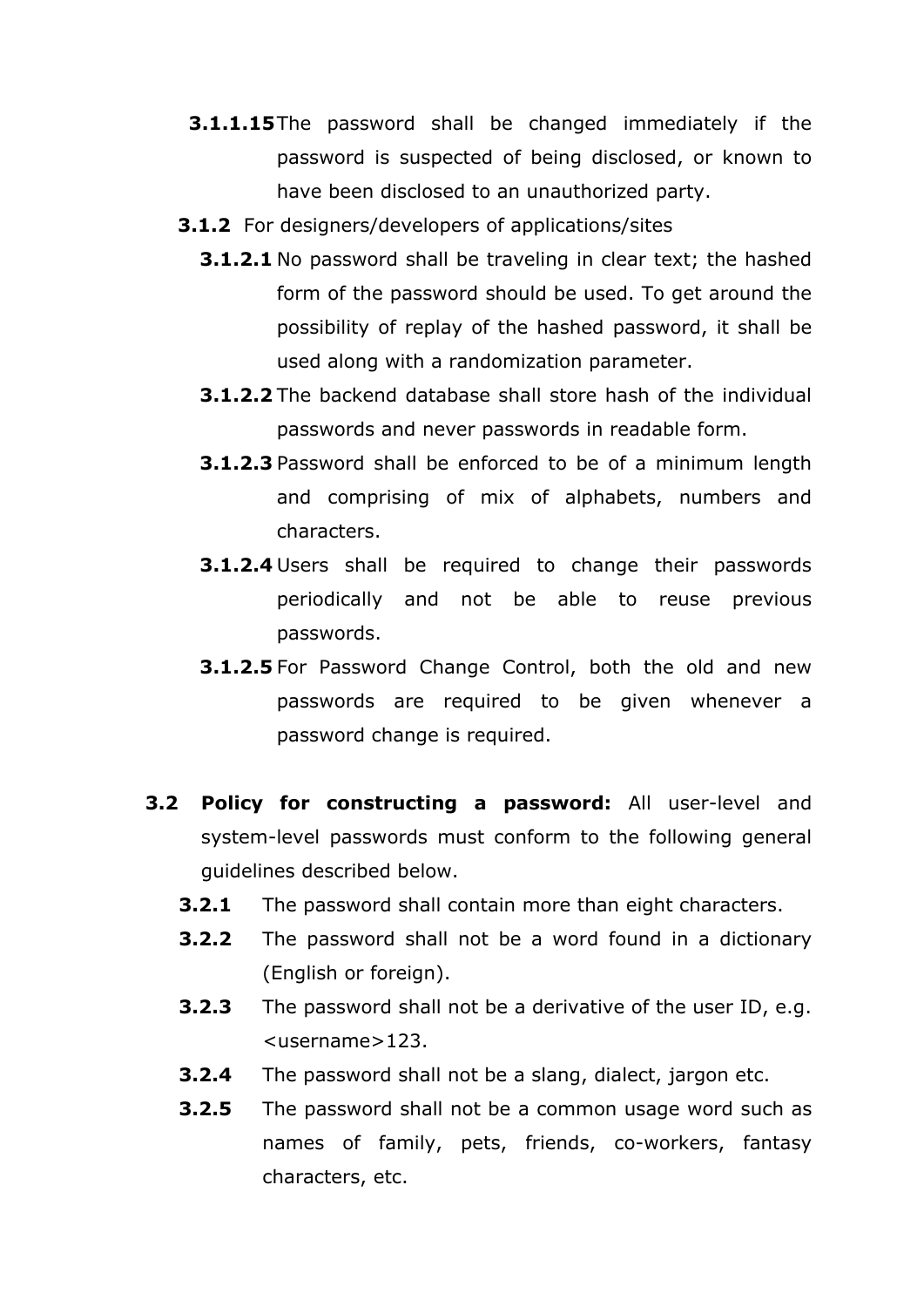- **3.2.6** The password shall not be based on computer terms and names, commands, sites, companies, hardware, software.
- **3.2.7** The password shall not be based on birthdays and other personal information such as addresses and phone numbers.
- **3.2.8** The password shall not be a word or number pattern like aaabbb, qwerty, zyxwvuts, 123321, etc. or any of the above spelled backwards.
- **3.2.9** The password shall not be any of the above preceded or followed by a digit (e.g., secret1, 1secret).
- **3.2.10** The password shall be a combination of upper and lower case characters (e.g. a-z, A-Z), digits (e.g. 0-9) and punctuation characters as well and other characters (e.g.,  $!@# $%^{\wedge}8^{\ast}()_-+|_{\sim}=-\check{\ }$ {} $\{{}\\][]:{\textstyle";'<>}?,/).$
- **3.2.11** Passwords shall not be such that they combine a set of characters that do not change with a set of characters that predictably change.
- **3.3 Suggestions for choosing passwords:** Passwords may be chosen such that they are difficult-to-guess yet easy-toremember. Methods such as the following may be employed:
	- **3.3.1** String together several words to form a pass-phrase as a password.
	- **3.3.2** Transform a regular word according to a specific method e.g. making every other letter a number reflecting its position in the word.
	- **3.3.3** Combine punctuation and/or numbers with a regular word.
	- **3.3.4** Create acronyms from words in a song, a poem, or any other known sequence of words.
	- **3.3.5** Bump characters in a word a certain number of letters up or down the alphabet.